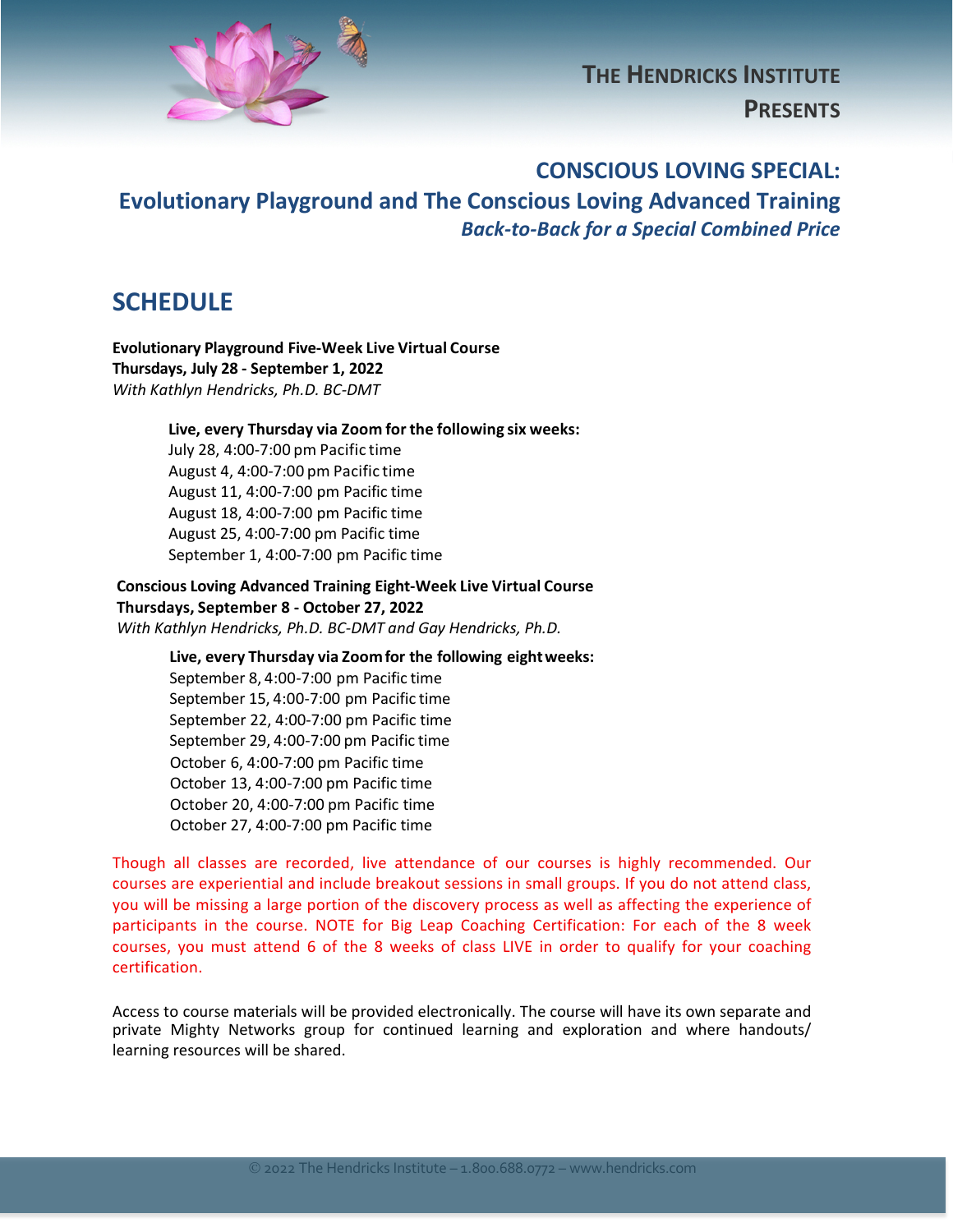# **TUITION, DISCOUNTS, CANCELLATION and TRANSFER POLICY**

\$1,495 per person, Conscious Loving Special rate for BOTH courses

\$ 1,295 per person for the following circumstances. To receive this rate, you must meet the designation and communicate directly with our Enrollment Consultant, Michele Yasuda – see below for her contact information.

- $\circ$  Student (you must be a current and active-status student in a related program of study at the time of enrollment)
- o Military (Active or Veteran)
- o First Responder (currently/actively employed as an EMT, paramedic, firefighter, police officer; includes trained volunteer/seasonal wildland and municipal firefighters)
- o Graduates of our Leadership and Transformation (LAT) Program
- o Certified Big Leap Coaches
- o Repeat Attendees of BOTH courses
- Cancellation Policy 90% refund (10% withheld as a cancellation fee) of the training tuition paid less \$97 for the Essentials Online self-study program, up until July 27, 2022 (Pacific Time Zone). No refunds will be given after midnight on July 27, 2022 Pacific time.
- Transfer Policy 10% transfer fee will be assessed and depending upon which future training you choose, any applicable Early Bird discount may be forfeited, requiring additional moniesto meet the full tuition amount for a future training.

# **REGISTRATION / INFORMATION / QUESTIONS**

You may register online at https://hendricks.com/seminars/ to access our on-line enrollment form, or call our Enrollment Consultant, Michele Yasuda, at 1-800-688-0772 ext. 803. Her email address isenroll@hendricks.com. Feel free to reach out to her with any questions about this training, the logisticsand more information about our other trainings.

### **HOW TO PARTICIPATE/ACCESS THE CLASS EACH WEEK**

You will receive an email about a week before the start of the course with the Zoom link to join the course on the designated dates. Be sure to check your Inbox and Spam/Junk folders.

#### **PREPARATION SUGGESTIONS**

1) To support your learning and exploration throughout this course, we suggest that you have **water** at hand for drinking, a notepad or journal, writing implements (pens, pencils, colored markers).

2) In addition, give attention to dressing in clothing that you like, that makes you happy, and is comfortable and allows you to move freely.